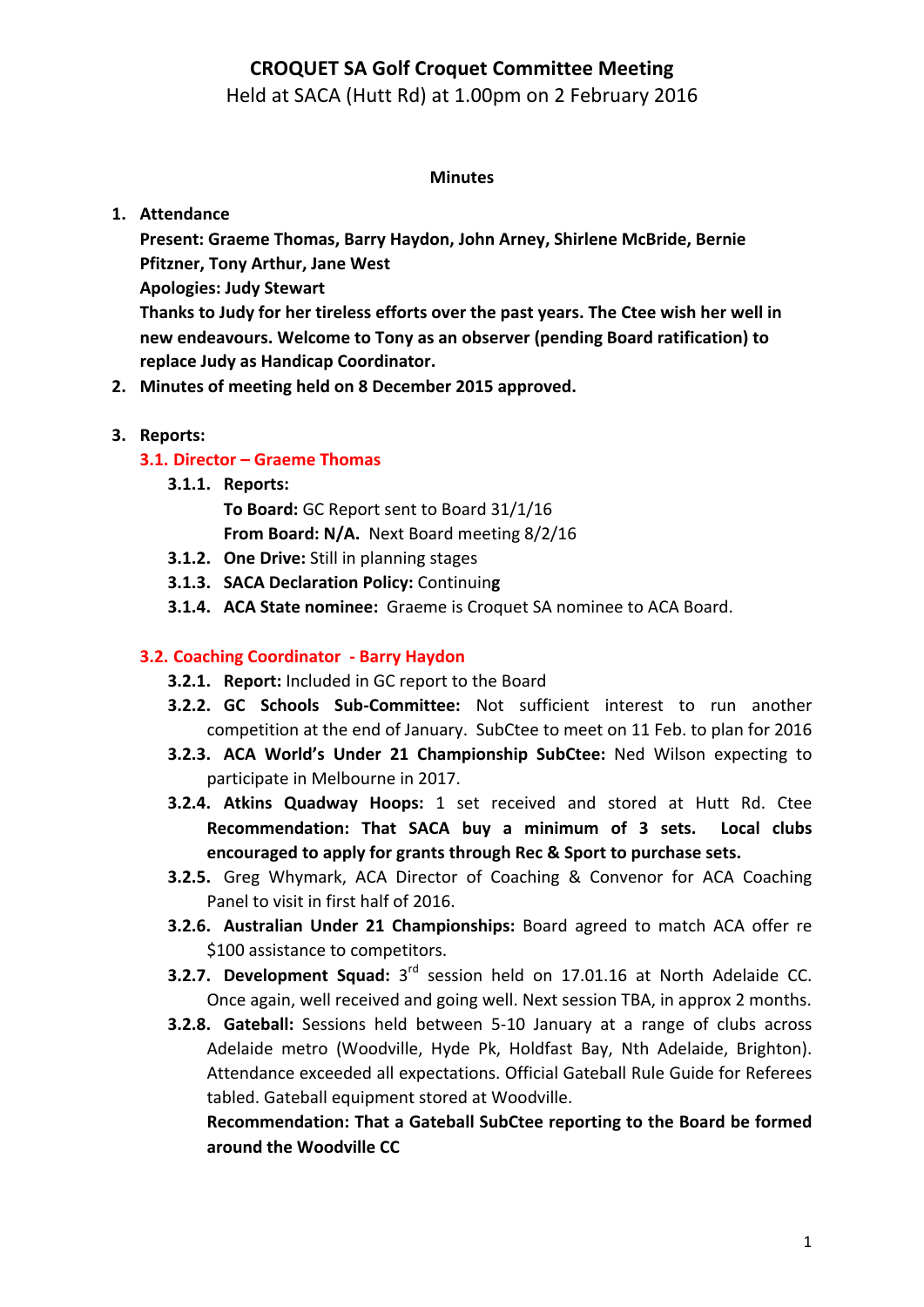# **CROQUET SA Golf Croquet Committee Meeting**

Held at SACA (Hutt Rd) at 1.00pm on 2 February 2016

### **3.3. Events & Programming – Graeme Thomas/Shirlene McBride**

- **3.3.1. Report:** Included in GC Report to the Board.
- **3.3.2. President's Trophy:** Held January long weekend at SACA.
- **3.3.3. Duration of Matches:** Updated GC Team Playing Conditions, Team Captain's Duty Statement and Memo to Club Captains emailed to Clubs along with Saturday Pennant draw 03.01.16.

**Saturday Pennants:** Still running over time in some instances. Discussion re options to resolve this issue ensued.

## \*\*\* Action: SMcB to survey clubs re options to resolve the matter.

**3.3.4. GC Events at SACA Hutt Rd, 2016:** Email sent out by Karen Magee 08.01.16 re team contacts for pennant matches and heat policy reminder.

### **Events**

- **3.3.5. Saturday Pennants: Begun**
- **3.3.6.** Autumn Pennants: Draw emailed 2/2/16

## **3.4. Handicap Coordinator : Judy Stewart/ Tony Arthur (Observer status)**

- **3.4.1. Report:** Included in GC Report to the Board.
- **3.4.2.** Judy Stewart has resigned from the position of Handicap Coordinator. Thanks to Judy for all her work.
- **3.4.3. Handicap Recorder:** Barry Jennings has taken on the role. Thank you Barry.
- **3.4.4. Handicap Coordinator:** Tony Arthur (Glenunga) has accepted the role of GC Handicapping Coordinator. Thank you, Tony.

### **3.5. Refereeing Coordinator: Bernie Pfitzner**

- **3.5.1. Report:** Included in GC Report to the Board.
- **3.5.2. Referee Sub-Ctee:** Rules presentation at Murray Bridge Tuesday 19 January @ 9.30am postponed due to heat policy. The minutes of the GC Referee Sub-Committee Meeting held on Wednesday 20 January 2016, were emailed to all GC Committee Members for their information. Bernie reported that at this time the ACA had not appointed a new National Director of GC Refereeing.
- **3.5.3. Incentive for Referees:** Board did not accept Referee Incentive Proposal. Discussion on alternative options ensued. Bernie will draft a proposal re lunch payment for referees who do a full day refereeing.

### **3.6 Chair of Selection: John Arney**

#### **3.6.1 Fund Raising for State Squad 2016:** Ongoing**.**

**3.6.4: State Squad:** Coaching Plan for remainder of period to forwarded to the GC Ctee/Board in the near future.